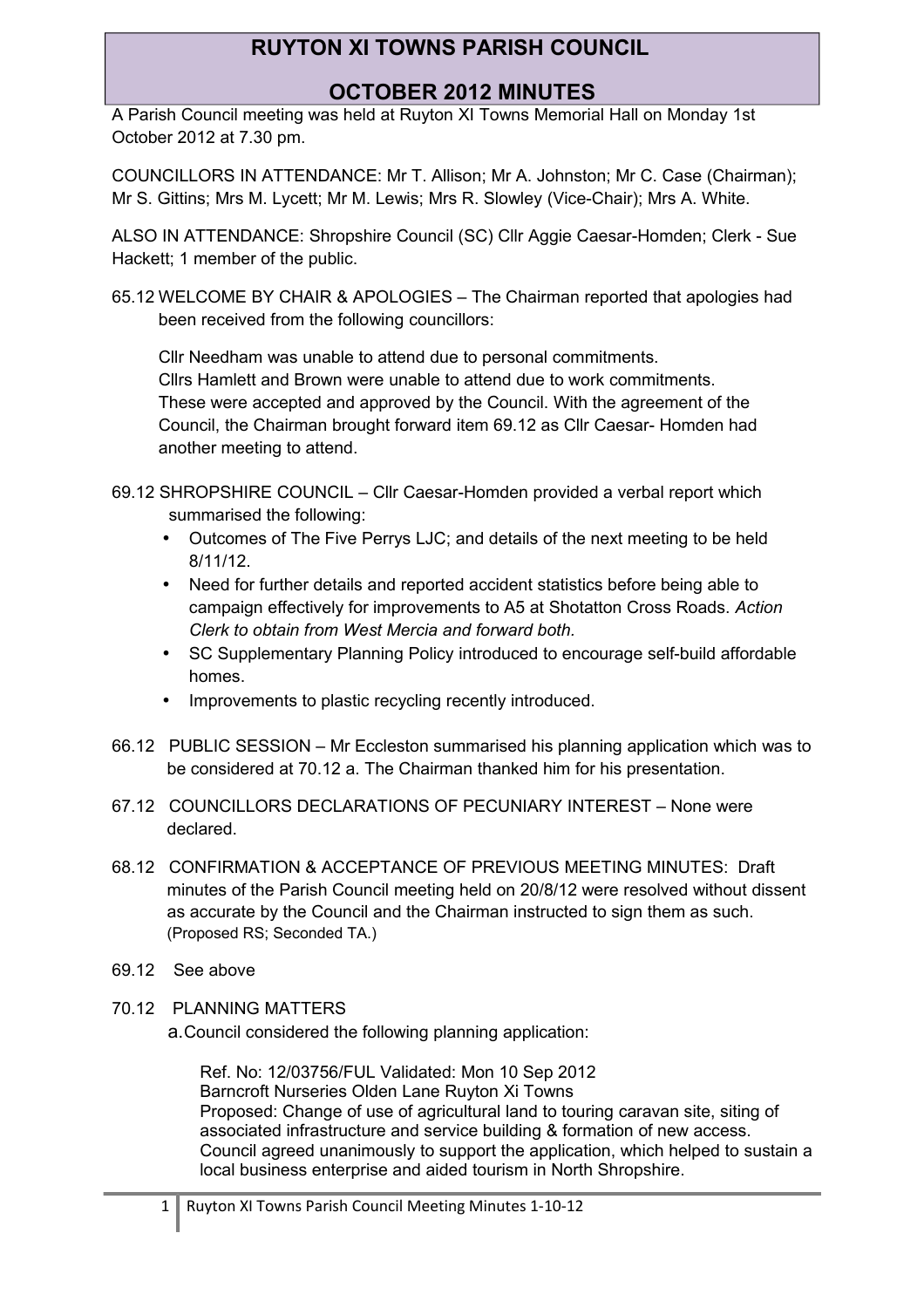## **OCTOBER 2012 MINUTES**

(Proposed SG; Seconded CC.) *Action; Clerk to submit to SC.*

b. The Clerk reported the following planning application decisions: Ref. No: 12/03252/AMP Validated: Thu 02 Aug 2012 2 The Pikes Elbridge Ruyton Xi Towns Shropshire SY4 1JL Proposed non material amendment - removal of garage/porch from planning permission 11/04454/FUL Status: SC Permission Granted.

Ref. No: 12/02884/DIS Validated: Mon 09 Jul 2012 Bridge Inn Brownhill Ruyton XI Towns Discharge of Conditions 2 (materials), 3 (floor levels), 4 (parking), 5 (drainage) and 7 (boundary treatment) attached to planning permission 10/02388/FUL Status: Discharge Conditions Approved by SC.

Ref No 12/02511/FUL Home Farm, Eardiston, West Felton. Proposed two story extension. Status: SC Permission Granted.

The following applications remained pending a decision by Shropshire Council: Reference: 12/03272/COU (validated: 02/08/2012) Land Adjoining 4 Pradoe View, West Felton, Oswestry; Proposal: Change of use from agricultural land to domestic curtilage

Reference: 12/03085/FUL (validated: 09/08/2012) Abbots Barn, Abbots Lane, Ruyton Xi Towns ; Proposal: Erection of wind turbine

Reference: 12/03060/FUL (validated: 23/07/2012) Barn Opposite Elbridge Holding, Elbridge Proposal: Conversion of a redundant brick built farm building into a residential dwelling; erection of a detached garage.

#### 71.12 LOCAL REPORTS

- a. Dunning Close & Bridge Inn Field Projects Cllr Slowley provided an update and Council unanimously agreed that the grant of £2,500.00 should not be paid to SC until the rutted area at the Dunning Close site had been rectified. It was also agreed that Cllrs Slowley & Lycett would meet Clive Dean and Ray Parry on site to resolve a way forward to the satisfaction of all parties. Action Clerk to contact C. Dean.
- b. Local Joint Committee (LJC) See Min 69.12 above.
- c. Nesscliffe Advisory Group Nothing to report.
- d. Oswestry Town & Parish Meetings The Chairman reported that he had attended the Area Committee Meeting on 20/9/2012 and that the Code of Conduct training provided by SC had been invaluable. However following some discussion it was agreed that a "grey" area regarding family members required further clarification. *Action Clerk to contact G. White*. The Chairman also reported that he had attended a SALC Executive Meeting; where he had been disappointed that SALC had not supported its parish councils in matters concerning SC Planning.

#### 72.12 HIGHWAYS & FOOTWAY LIGHTING

- a. Shotatton Cross Roads A5 See Min 69.12.
- b. V & W Correspondence The Clerk reported on the correspondence regarding LED lighting; which the Council confirmed that they were not interested in at the present time.
- c. Local issues a number of councillors reported issues with overgrown hedges which were privately owned. Action: It was agreed that for the present councillors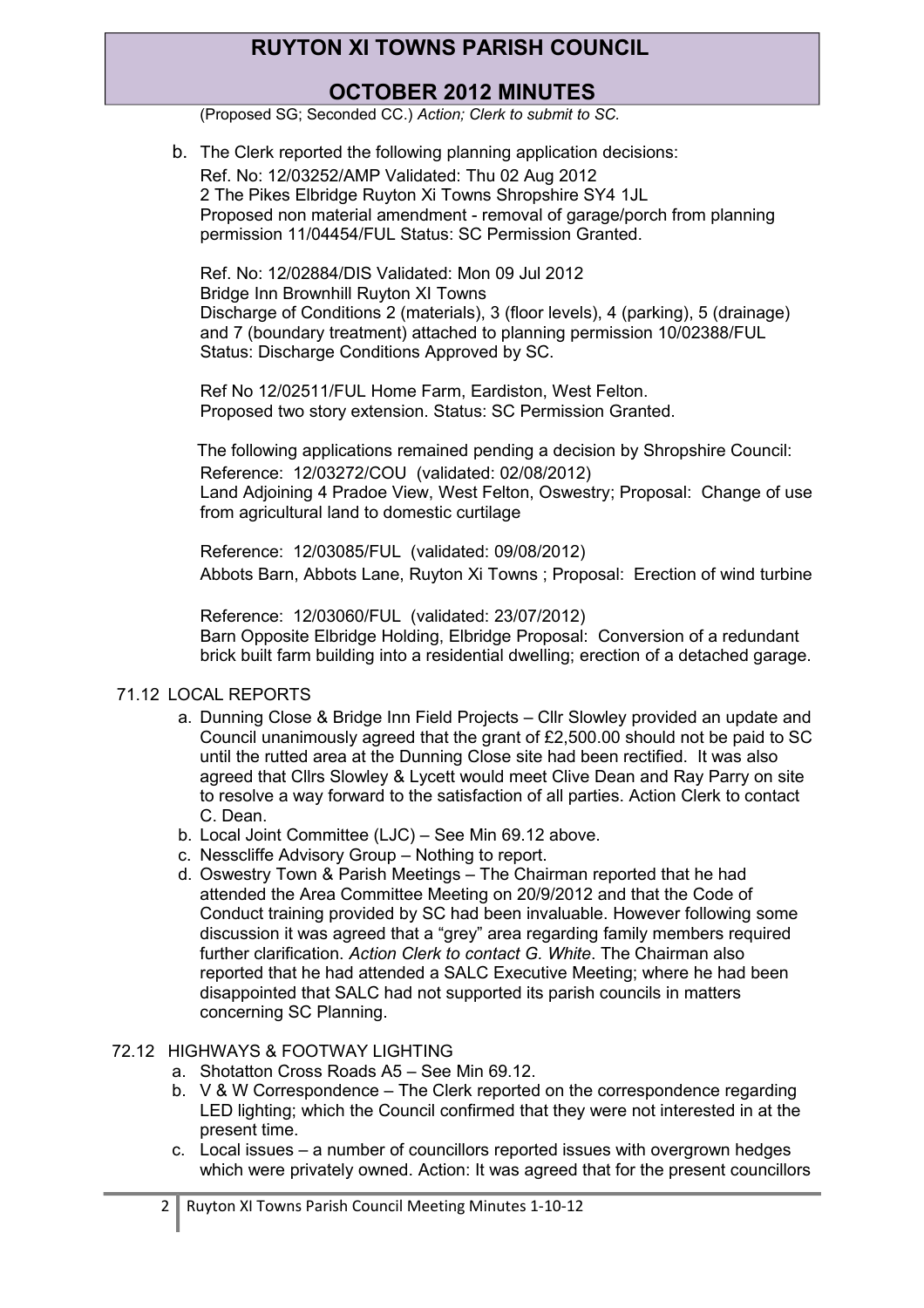## **OCTOBER 2012 MINUTES**

would approach owners about the need for their maintenance. Cllr Slowley reported that the street lamp on School Road was once again malfunctioning. Action Clerk to report to V & W for repair.

### 73.12 FINANCE

a. Payments – The Clerk presented suppliers invoices etc; which were authorised by the Parish Council for payment. (Proposed CC; Seconded RS). Cllr Lewis and Slowley were instructed to check and sign the supporting invoices with the exception of cheque number 321 made payable to SC which was cancelled.

| Chq |                    |                                          |           |
|-----|--------------------|------------------------------------------|-----------|
| 317 | Clerk              | <b>Quarterly Net Payment</b>             | £1,505.49 |
| 317 |                    | Postage, Mileage, Broadband & Tele Costs |           |
|     | Clerk              | per 1st quarter                          | £129.68   |
| 318 | Post Office Ltd    | Quarterly Tax & NI deduction             | £377.52   |
| 316 | The Three Parishes | Autumn Publication of PC Newsletter      | £67.80    |
| 320 | D Peate            | <b>Village Maintenance</b>               | £344.00   |

- b. The Clerk reported that as at 31/8/12 the bank balances was £41,859.77; and that she had recently received a cheque for £500.00 which she had yet to bank from Baschurch Junior Football Club.
- c. VAS Costs & Possible Donation by Packwood School It was unanimously agreed that the report should be deferred to the February 2013 Council meeting.
- d. Council considered and agreed the Internal Audit Plan 2012/13 as presented by the Clerk and appointed Bernard Townson as Internal Auditor; based on his experience and past work.
- e. The Clerk reported that the external audit report 2011/12 had been positive, with no issues being raised and that she had organised the publication of the audited Annual Return 2011/12 on a notice board within the parish, together with the required Electors notice.
- 74.12 CLERK'S UPDATE REPORT & COMMUNICATION This was noted by Council.
- 75.12 SC PLACE PLAN Cllr Slowley gave the following report by Parish Plan Steering Committee in response to SC's request for update of the Place Plan.
	- a. Review current entry, 2012/13 and priorities for CIL money. The PPSC considered the current Place Plan entry for our Parish and recommended that our priority remains a new village hall p102, and the following amendments:
		- p100: Review of secondary school places as our local secondary schools (Corbet and the Marches) have now achieved both Academy status and thus receive funding direct from central government, clarification is ought on whether local developer contributions should be used to improve capacity?
		- p101: Developer contribution towards play area update as work now completed and money spent (Dunning Close).
		- p102: new notice board add: replacement noticeboard needed outside the village hall because the old one was destroyed by bad weather.
		- $p102-103$ : facilities for young people  $2<sup>nd</sup>$  sentence should be: Work has been completed on Doctor's Meadow and Dunning Close and in progress on Bridge Inn field.
		- p105: spelling error: Maelor